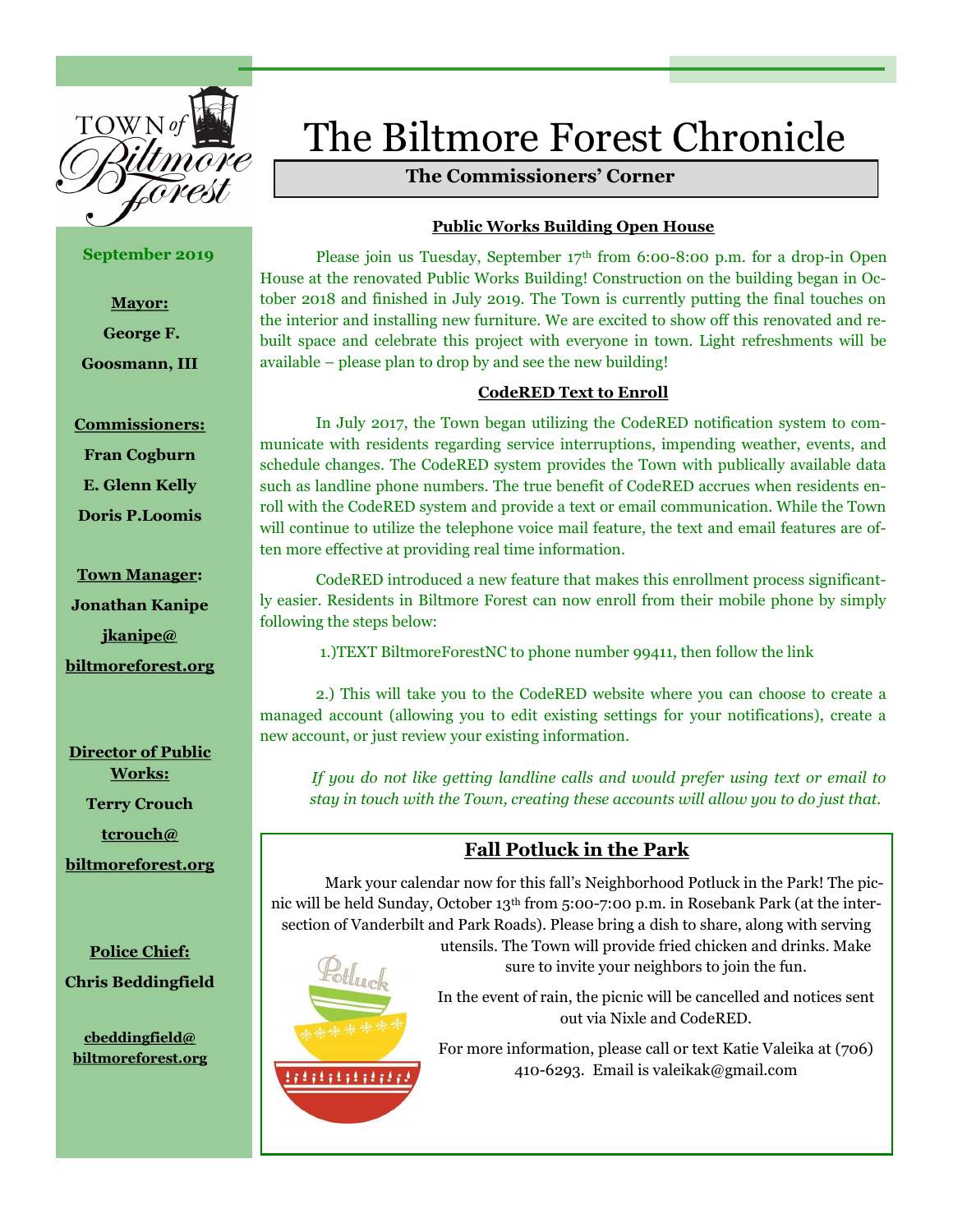# **Page 2 PUBLIC WORKS DEPARTMENT NEWS**

**There will be no garbage or recycling pickup on Monday, September 2nd for Labor day. Collection during that week will be one day behind schedule. Garbage and Recycling pickup for the week of Thanksgiving will be on regular schedule.**

**We would like to welcome Eric Anderson as the newest addition to the Public Works Department. Eric has been employed with the Town since August 1, 2019. Please welcome Eric when you see him around Town!**

**Please place all garbage in garbage bags. This will help with loading of the garbage, reduce injuries and litter at the same time. Between the two sanitation personnel, they collect over 500 tons of garbage per year.**

**Please do not place garbage or any other material in the recycling container other than recyclable materials.**

**The Town provides two dumpsters for use. Please remember that only bagged household garbage is allowed in the dumpsters. Please do not place any items outside the dumpsters or any long items in the dumpster because it makes it very difficult for the collector. There is an unauthorized materials list posted on a sign next to the dumpsters.**

**Brush collection will stop at the end of October 2019 and will resume on January 15th 2020.** 

**Leaf season is almost here, please place your leaves on the road shoulder in front of your property and do not mix brush with your leaves as the leaf machine is not designed to collect brush. Brush collection will begin on November 1st 2019 and will end on January 15th 2020.**

**The Biltmore Forest Preservation & Community Committee**

# **SAVE THE DATE!**

 **Town Resident Diane Zimmerman will present: "Chauncey Beadle, The Azalea Hunters, & Sylvester Owens"**

# **Sunday, October 6, 2019**

**Lectures will be presented at 1:00pm & 4:00 pm** 



**The lectures will be lively and informative presenting the influence of Chauncey Beadle, Biltmore Forest's contribution to the Azalea Hunters, and a long overdue appreciation of Sylvester Owens's role in the Biltmore Estate azalea gardens.**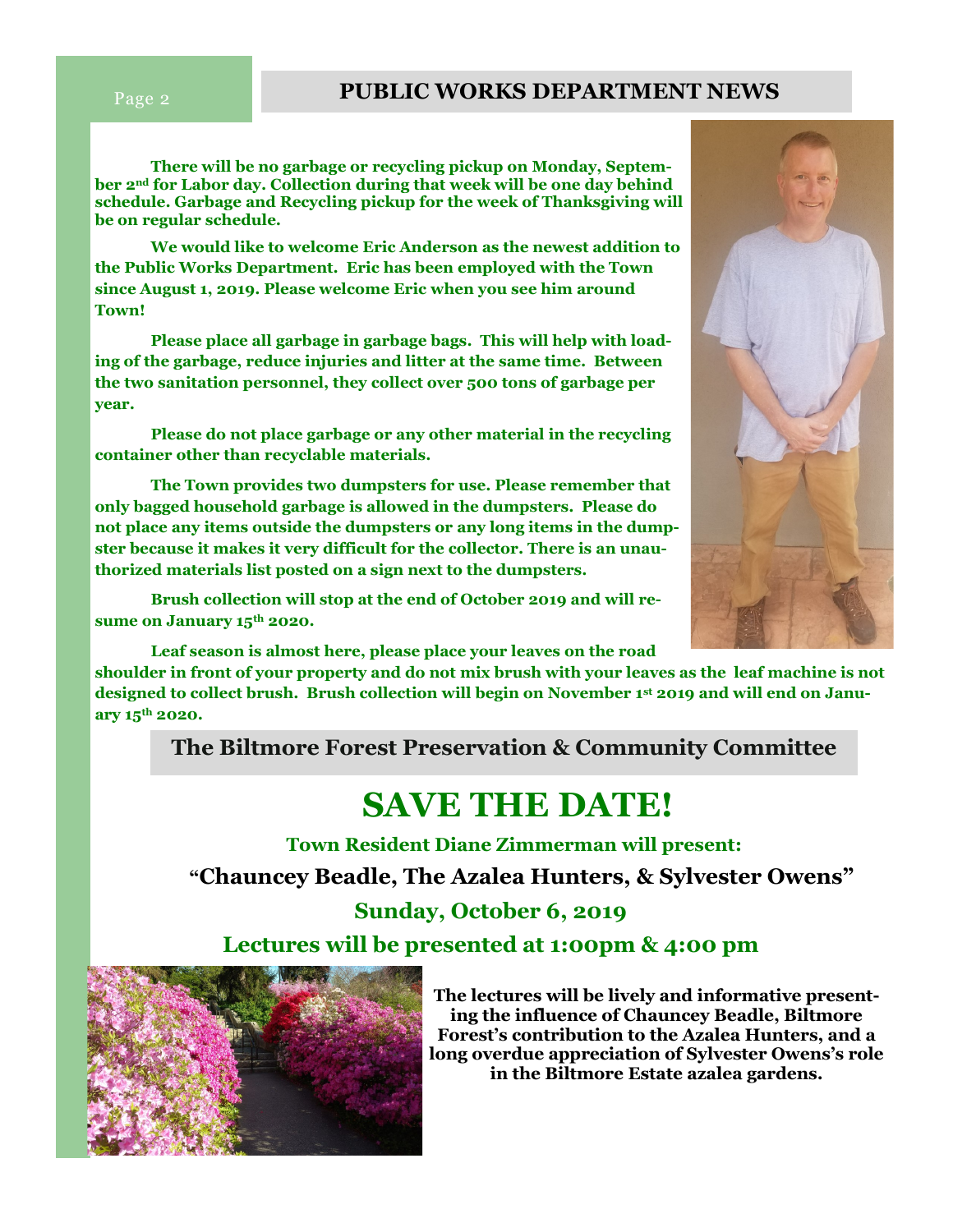# **POLICE DEPARTMENT NEWS**

**Biltmore Forest Police staff recently attended some of the highest quality and prestigious training offered anywhere in the country. Sergeant Shane Burrell was accepted and has started an extremely challenging program at North Carolina State University. The Administrative Officers Management Program (AOMP) is a unique education program for law enforcement professionals from across the United State. This intensive, 12 week course occurs during one academic year and provides 30 seasoned law enforcement professionals the opportunity to place theory into practice and make meaningful changes within their organization and community.**

**Telecommunicators Aslyne Tate and Shelby Tate attended the Association of Public Safety Communications Officials (APCO) international conference the week of August 11, 2019 in Baltimore Md. This is the highest training for communications professionals, and helps ensure the Town's goal to provide high quality and professional services to our citizens.**

**I would also like to thank everyone who came out for our first ever National Night Out at Rosebank Park. The members of the Police Department felt the event was a success and a good time was had by all. We intend for this to be an annual event and already have plans in the works for next year! A special thank you to several people who were instrumental in the success of the event. Celeste Sandridge coordinated the music from the fantastic band, Just Below Average. They did a terrific job! Thank you also to the Biltmore Forest Community Preservation Committee who offered time, ideas, and support, the Mayor and Town Commissioners, and the employees of both the police department and public works.**

**Lastly, we would like to remind residents to always lock your house and car doors and secure your valuables. We have had several internal thefts lately so always use reputable service providers and make sure you know who is allowed access to your home and valuables. As always, please feel free to contact me or any member of the Police Department if you have any questions or concerns.**

**Chief Chris Beddingfield**

# **SKYLAND FIRE DEPARTMENT NEWS**

**The new school year is in full swing and Skyland Fire & Rescue would like to wish everyone a safe and exciting school year. We would like to ask parents to go over some basic safety tips with your children:**

**If your kids walk to school, they should always walk with an adult or responsible older child. Whenever possible, walk in groups.**

**Always use sidewalks when available and always cross streets at crosswalks. If your children ride a bike to school, they should always wear a helmet. Always ride in the same direction as traffic and obey all traffic laws and signals.**

**If you drive your kids to school, ensure everyone in the vehicle is wearing a seat belt or is in the proper car seat/booster seat.**

**Please do not text and drive and stress the importance of not using a cell phone while driving.**

**Make sure you and your kids know what to do in the event of an emergency. Safety is everyone's responsibility! Stay safe!**

### Page 3

**Employee Anniversaries**

**Officer Harry Luck**

**7 years** 

**Lt. Mark Allen 20 years**

**Thank you for your dedication and service to the Town!**



**Please remember to be a considerate neighbor and keep your dog on a leash and pick up waste after your dog while walking in the streets and parks throughout Town. Waste bags are available in the parks for your convenience. Throw bags away in the trash after cleaning up after your dog.** 

**In the event of a sewer problem or you see a manhole cover overflowing, please call the Metropolitan Sewerage District at 828-254- 9646.**